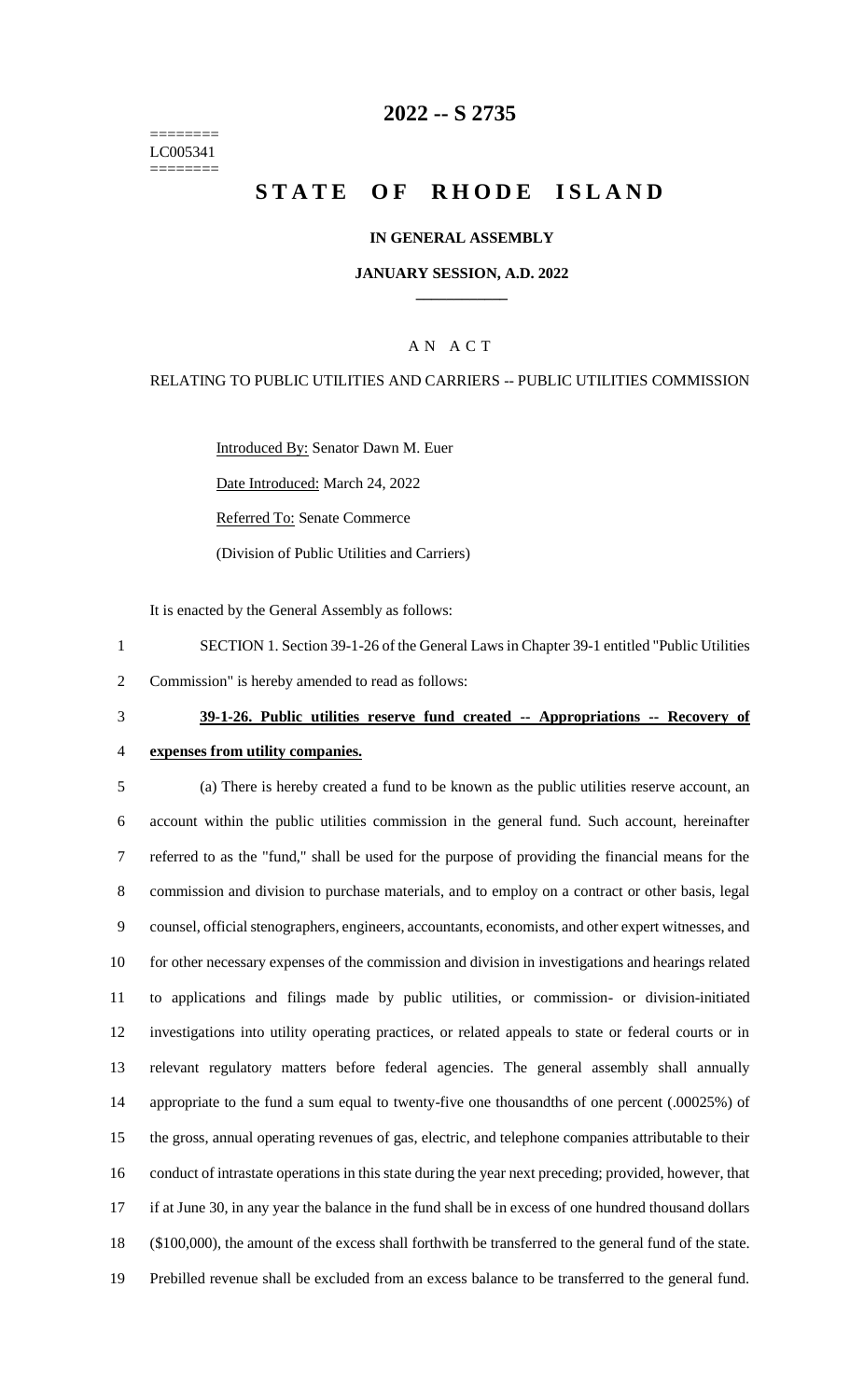The state controller is authorized and directed to draw his or her orders upon the general treasurer 2 for the payment from the fund of such sums as may be required from time to time upon receipt by him or her of proper vouchers approved by the administrator.

 (b) The public utility making an application or filing to the commission or division, or subject to a commission- or division-initiated investigation, or any public utility distributing electricity or gas whose retail rates would be affected by a proceeding before an agency of the federal government or a federal court, shall be charged with and shall pay a portion of the expenses reasonably so incurred by the commission and by the division for the purchase of materials and for the employment of legal counsel, official stenographers, engineers, accountants, and expert witnesses, and for travel and other necessary expenses as are reasonably attributable to the investigation or the hearing of the proposal by the commission and the division, or to the administrator's representation of the state before federal or state courts or an agency of the federal government. The administrator or the commission chairperson, as appropriate, shall ascertain the expenses and shall determine the amount to be paid by the public utility company or companies, and bills shall be rendered therefor either at the conclusion of the investigation or hearing, or from time to time during its progress, and the amount of each bill so rendered shall be paid by the public utility to the administrator or the commission, as appropriate, within thirty (30) days from the date of its rendition unless, within the thirty-day (30) time period, the public utility so billed shall request an opportunity to be heard by the commission as to the amount thereof. The commission shall comply with any such request. Any amount of the bill not paid within thirty (30) days from the date of service of the determination upon the hearing, or, if none shall be requested, within thirty (30) days from the date of rendition of the bill, shall draw interest at the rate of twelve percent (12%) per annum. At the discretion of the administrator, or the commission chairperson, as appropriate, utility companies may be prebilled for contractual services utilized by the commission or division. Any revenue received from public utilities not expended upon the completion of the case will be promptly reimbursed to the utility company. The total amount that may be charged to any public utility under authority of this section for proceedings before the commission or division or in related appeals before state or federal courts in any calendar year shall not exceed seven hundred and fifty 29 thousand dollars (\$750,000), provided, however, that any for utilities with gross intrastate operating revenues exceeding four hundred million dollars (\$400,000,000) in any calendar year, 31 the total amount charged shall be the greater of seven hundred fifty thousand dollars (\$750,000) or fifteen percent (0.15%) of the annual gross intrastate operating revenue indirect cost recovery obligations pursuant to § 35-4-27 shall constitute a separate and additional assessment to public 34 utilities to be added to the foregoing expense assessment limits; in addition, the total amount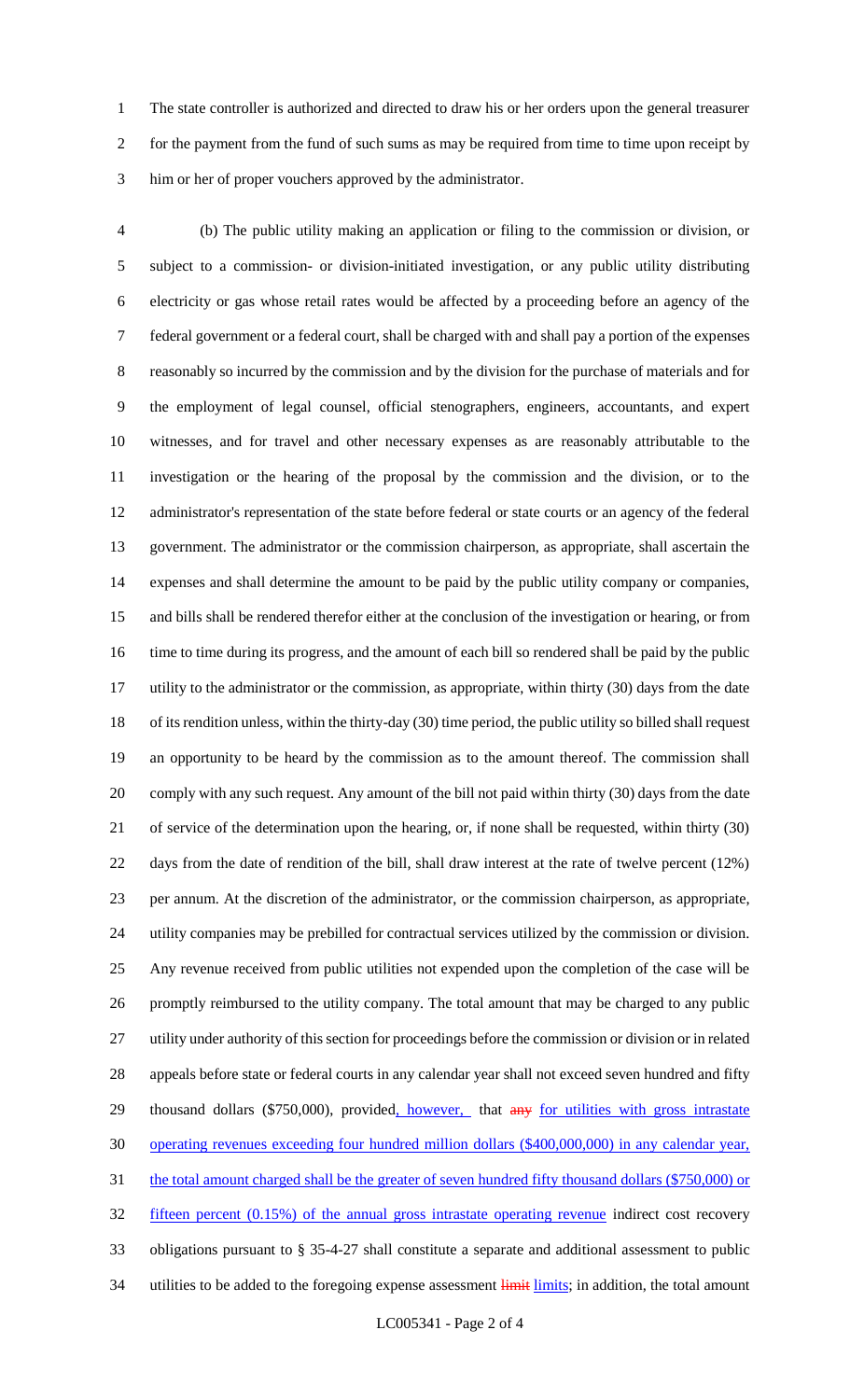that may be charged against any public utility under authority of this section for the administrator's representation of the state before agencies of the federal government in any calendar year shall not exceed two hundred and fifty thousand dollars (\$250,000) five hundred thousand dollars (\$500,000). All moneys collected by the administrator or the commission pursuant to this section shall be paid by him or her monthly to the general treasurer to be added to the public utilities reserve fund.

 (c) The division of public utilities and carriers shall adopt by regulation, a fee schedule for all telecommunications filings, including initial applications and annual registrations, by telecommunications providers that are not otherwise subject to the provisions of subsection (a) or (b) of this section. The money assessed and paid shall be paid into the general fund and shall not be a part of the public utilities reserve fund.

 (d) The general assembly shall annually appropriate such sums as it may deem necessary for the salaries of the commissioners and their expenses incurred in the performance of their duties, and for the operations of the commission and the division and payment of such office expenses and assistance as from time to time may be required. The state controller is authorized and directed to draw his or her orders upon the general treasurer for the payment of such sum, or so much thereof, as may be required from time to time upon receipt by him or her of vouchers approved by the administrator or his or her authorized agent.

SECTION 2. This act shall take effect upon passage.

======== LC005341 ========